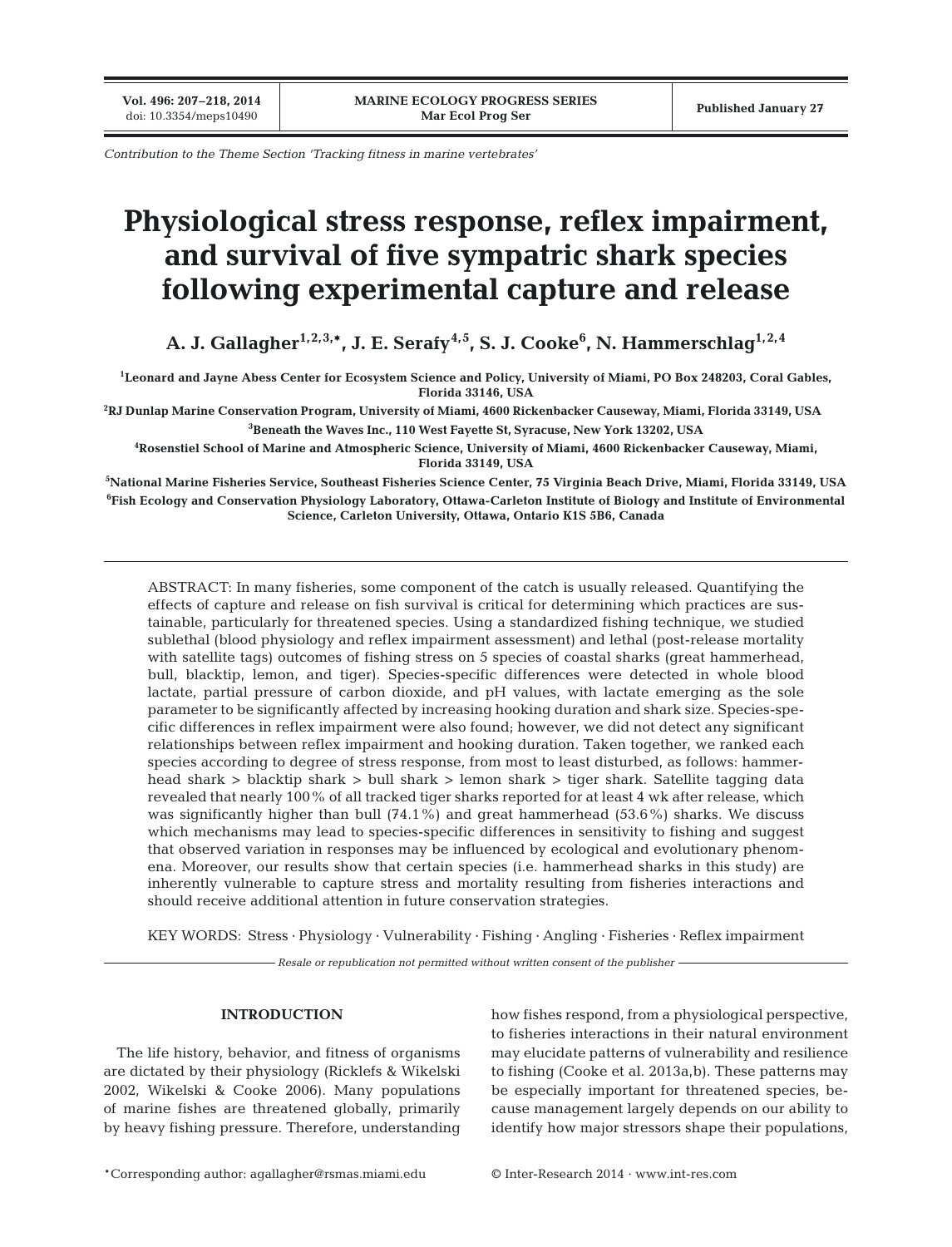either directly (e.g. mortality) or indirectly (e.g. growth and/or fitness impairments; Donaldson et al. 2011, Koehn et al. 2011).

In commercial, recreational, and some subsistence fisheries, a component of the catch is released, usually because of harvest regulations, conservation ethics or because the captured organism was not the target (Hall et al. 2000, Cooke & Cowx 2006, Arlinghaus et al. 2007). Although it was once assumed that fishes released alive with no obvious signs of injury will survive capture and release with minimal fitness impacts (Wydoski 1977), they often succumb to postrelease mortality, even days after release. Information on delayed mortality is needed by wildlife fishery managers and scientists to estimate fishing mortality levels conducive to sustainable fishing practices (Bartholomew & Bohnsack 2005, Lewin et al. 2006). Therefore, there is wide interest in understanding the timing of, and conditions that bring about, post-release mortality, as well as how to minimize mortality of discarded or released individuals (Cooke & Cowx 2004).

Numerous studies have focused on the lethal (initial, short-term, and delayed mortality) and sublethal (e.g. physiological disturbances, injury, changes in post-release behavior) endpoints of teleost fishes that are hooked and released in both commercial and re creational fisheries (Chopin & Arimoto 1995, Cooke & Suski 2005, Serafy et al. 2009). Such studies now number more than 300 for recreational fisheries alone (Arlinghaus et al. 2007). Until recently, research directed toward understanding the physiological consequences of hook and line capture on sharks has been relatively rare (e.g. Moyes et al. 2006, Mandelman & Skomal 2009). However, given declines in certain shark populations, there is an increasing trend toward management regulations that require release of threatened or protected species that are captured (i.e. shark sanctuaries), and many recreational fishers are now adopting voluntary release procedures in the name of conservation (Babcock 2008, Skomal et al. 2008). Thus, there is a need to understand the consequences of hook and line capture and release on sharks to both increase postrelease survival and to determine if these activities are compatible with regulations and voluntary conservation practices where sharks are released.

Biotelemetry (Cooke et al. 2004) and biologging (Block 2005, Ropert-Coudert & Wilson 2005) devices are commonly used to study fish post-release survival (Donaldson et al. 2008), and post-release mortality estimates have been inferred from satellite telemetric data in some sharks (Moyes et al. 2006, Campana et

al. 2009, Heberer et al. 2010, Musyl et al. 2011a). Concurrently, there have also been advances in the development and validation of non-lethal blood biopsy procedures with portable diagnostic tools that can be used *in situ* to characterize physiological stress responses (Suski et al. 2007, Gallagher et al. 2010).

Another measure of fish condition and vitality after fishery interactions is the index of reflex impairment (Davis 2007). Reflexes are involuntary movements that are elicited by external stimuli, representing components of more complex behaviors that have direct relevance to a species' ecology and fitness (Mesa et al. 1994). Impairment of certain reflexes (e.g. orientation, startle response, visual-ocular res ponse) have been documented as useful predictors of post-release survivorship in salmon *Oncorhynchus* spp., rockfish *Sebastes* spp., and halibut *Hippo glossus* spp. (Davis 2007, Raby et al. 2012). Use of reflex activity as a metric for experimentally evaluating fishing stress has not been applied to sharks (but see Braccini et al. 2012, using 'activity and stimuli'). A shark's nictitating membrane is a thin, opaque sheet of connective tissue that serves as a protective mechanism for guarding against mechanical damage (Bell & Satchell 1963). Generally, this membrane can be seen activating (unilaterally) or 'firing' during predation events or in response to a pressure change around the eye or body (Gruber & Schneiderman 1975). It is plausible that this reflex could be a suitable stress indicator because it is not mediated by visual stimuli and does not fire once a shark is dead (Bell & Satchell 1963).

In this study, we used blood chemistry assessment, reflex tests, and telemetry to study the sublethal consequences and delayed mortality associated with 5 coastal shark species. Study objectives were to (1) characterize species-specific changes in physiological disturbance (measured using selected blood chemistry parameters) in sharks exposed to a standardized experimental fishing interaction as well as to identify factors that influence these outcomes, including shark size, species, and hooking duration (hereafter termed 'fight time'); (2) assess the utility of nictitating membrane reflex impairment as a mea sure of capture stress; (3) infer differences in post-release survival for a subset of species from satellite tag reporting rates; and (4) estimate and rank overall species vulnerability to fishing via integration of the above metrics. We tested the hypotheses that the magnitude of physiological disturbance and reflex impairment would be correlated with fight time and that physiological disturbance and reflex impairment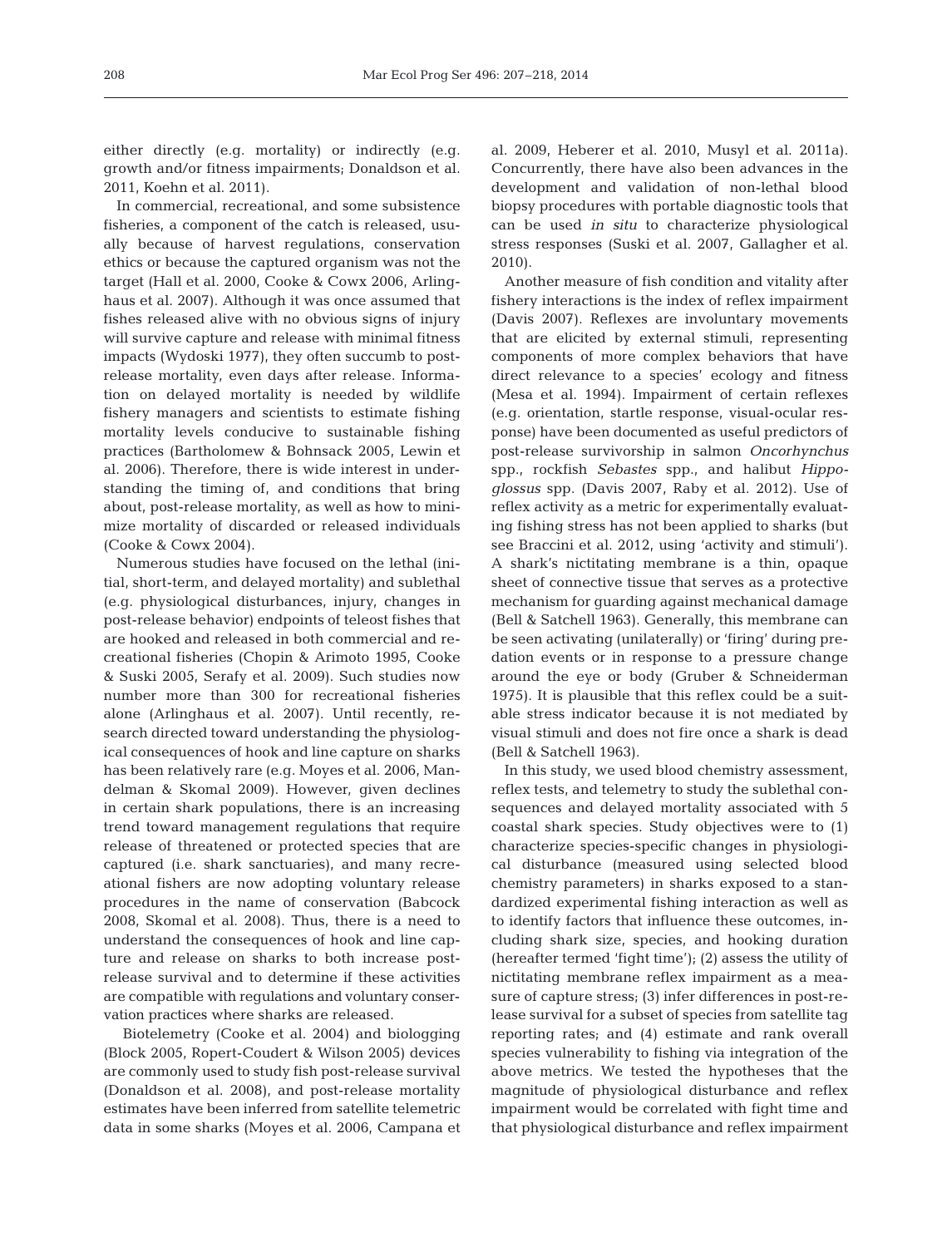would be further modulated by biological characteristics including shark size and species. Further, we predicted that satellite telemetry reporting rates would be lowest for species exhibiting higher physiological disturbance and reflex impairment.

## **MATERIALS AND METHODS**

#### **Study sites and species**

This study was conducted in 3 subtropical locations: inside Florida state waters within Everglades National Park (~25.0° N, 81.0°W), in US federal waters off the reef edge in the middle Florida Keys  $(-24.7°\text{ N}, 80.9°\text{ W})$ , and off the west end of Grand Bahama Island, Bahamas (~26.6° N, 79.1°W). Samp ling was conducted from June 2010 to December 2012, across the wet and dry seasons (wet = June to November, average temperature for all locations = 26.5°C; dry = December to April, average temperature for all locations =  $23.0^{\circ}$ C). We evaluated individuals of the following 5 species: blacktip shark *Carcharhinus limbatus*, bull shark *Carcharhinus leucas*, great hammerhead shark *Sphyrna mokarran*, lemon shark *Negaprion brevirostris*, and tiger shark *Galeocerdo cuvier*.

All sharks were captured using standardized circle-hook drumlines, a passive, autonomous fishing technique (following Hammerschlag et al. 2011a). The gear consisted of a submerged weight base tied to a line running to the surface by means of an attached, inflatable buoy float (diameter/length = 37/ 49.5 cm). A 23 m monofilament gangion line (~400 kg



Fig. 1. Drumline fishing apparatus: (a) bullet floats; (b) large floating poly-ball; (c) rope attaching float to submerged weight; (d) ~18 kg cement weight; (e) hook timer; (f) main line of ~410 kg test monofilament; (g) 4 m double-stranded leader of ~410 kg test monofilament; (h) 16/0 5°-offset circle hook. The distance between (e) and (h) was 23 m, and the length between (a) and (d) ranged from 30 to 60 m

test) was attached to the submerged weight by a swivel, which terminated at a baited 16/0 5°-offset circle hook (Fig. 1). This method permitted sharks to swim in a 23 m radius circle around the base when captured. The proximal end of the monofilament line was connected to the weight via a hook timer (Lindgren Pitman HT600, recorded in minutes). Ten baited drumlines were deployed roughly ~500 m apart and allowed to soak for an hour. After an hour from the first deployment, each drumline was sequentially checked for shark presence. If a shark was captured, the force on the line triggered the hook timer (~3.6 kg release pressure) to start measuring fight time (to the nearest minute), which was recorded at drumline retrieval. Only jaw-hooked individuals that triggered their hook timers were considered in analyses.

#### **Reflexes**

Upon gear retrieval, sharks were brought alongside the boat and rapidly restrained on a partially submerged platform, after which individuals were sexed and measured for total length (TL; Table 1). Next, a reflex activity test on the nictitating membrane of each shark was performed. Each reflex test consisted of a small (3 ml) burst of seawater at a distance of 4 cm to the eye from a 10 ml plastic needleless syringe. After the burst of water, we checked for reflex activity of the nictitating membrane, which was tallied as either 'present' (membrane fired fully or partially) or 'absent' (membrane did not fire). Our reflex tests targeted the center portion of the right eye of each shark.

#### **Blood chemistry**

After administering the reflex test, whole blood was drawn from each individual through caudal venipuncture using 18 gauge needles and plastic non-heparinized syringes. The time between landing the fish and blood sampling was ≤3 min. Blood was immediately analyzed using an i-STAT 1 portable clinical analyzer (Abbott Laboratories) using the CG4+ cartridge for the following parameters: pH,  $pCO<sub>2</sub>$  (mm Hg), and lactate (mmol<sup>-1</sup>). This tool has become popular for field physiology studies on teleost and elasmobranch fishes (e.g. Suski et al. 2007, Mandelman & Skomal 2009, Brooks et al. 2012) and has been validated for relative accuracy in select blood gas properties in ectothermic sharks (Gallagher et al. 2010).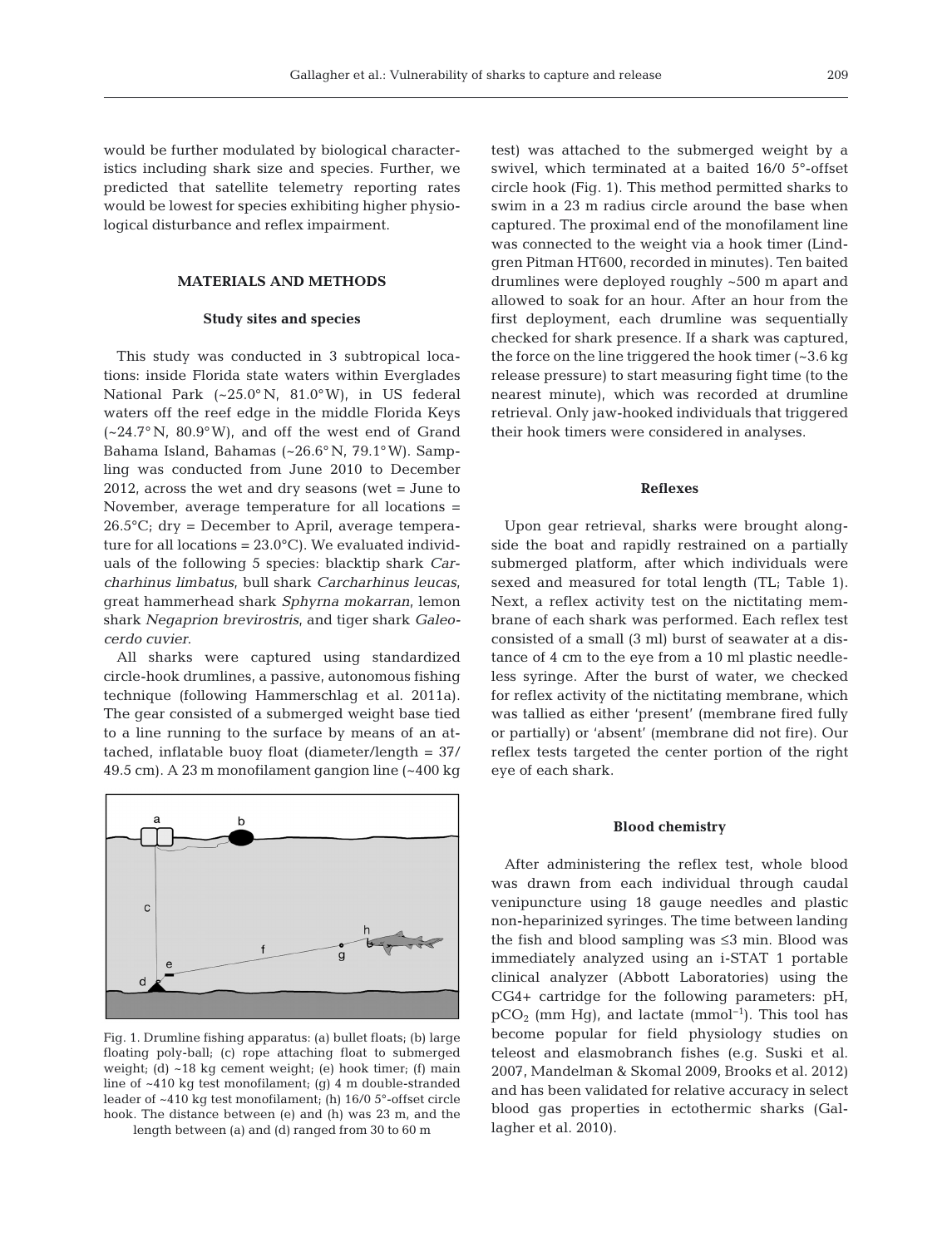| Table 1. Summary of physiological samples (blood panel includes pH, partial |
|-----------------------------------------------------------------------------|
| pressure of carbon dioxide, lactate, and reflex test), mean shark size and  |
| range, fight time range, and number of Smart Position or Temperature Trans- |
| mitting satellite tags (SPOT5) deployed for each of the 5 species surveyed  |
| $(na = species not assessed)$                                               |

| Shark<br>species      | <b>Blood</b><br>panel | Total length (cm)<br>$Mean \pm SD$ | Range       | Fight<br>time<br>(min) | No. of tag<br>replicates |
|-----------------------|-----------------------|------------------------------------|-------------|------------------------|--------------------------|
| Blacktip              | 32                    | $140.7 \pm 25.7$                   | $90 - 195$  | $13 - 132$             | na                       |
| Bull                  | 17                    | $185.2 \pm 18.3$                   | $170 - 245$ | $9 - 138$              | 27                       |
| Great hammer-<br>head | 8                     | $289.8 \pm 30.6$                   | $101 - 345$ | $17 - 131$             | 28                       |
| Lemon                 | 23                    | $195.0 \pm 24.1$                   | 780-153     | $24 - 124$             | na                       |
| Tiger                 | 22                    | $271.3 \pm 69.2$                   | $157 - 403$ | $10 - 185$             | 28                       |

#### **Post-release survival**

In conjunction with a concurrent study on shark spatial ecology, we placed Smart Position or Temperature Transmitting (SPOT) satellite tags (SPOT5, Wildlife Computers) on bull  $(n = 27)$ , great hammerhead  $(n = 17)$ 28), and tiger (n = 28) sharks to investigate their potential post-release survival (Table 1). These are coastal species that spend considerable time at or near the water surface (Compagno et al. 2005), making them suitable for SPOT tags, which require the animal to surface for location transmission by the tags. This subset of sharks was tagged on separate surveys from 2010 to 2012 (see methods in Hammerschlag et al. 2011a, 2012a,b). All sharks selected for satellite tagging were alive and responsive (i.e. swimming away) upon release. Total time needed to affix a satellite tag averaged 4 min (following basic measurements). Satellite-tagged animals were not reflex tested nor blood sampled, and because specific fight time data were not available for all individuals, only the range of fight times (2 to 180 min) is represented in the data. All satellite-tagged animals swam away in good condition (strong tail beat and swimming behavior).

#### **Statistical analyses**

All pH and  $pCO<sub>2</sub>$  data were temperature adjusted to daily water temperature measurements (following Mandelman & Skomal 2009, Gallagher et al. 2010), and the  $pCO<sub>2</sub>$  and raw lactate data were log transformed to meet assumptions of normality and homogeneity of variances. Generalized linear models were used to explore relationships among blood parameters and the independent variables fight time, shark species, and shark length. A stepwise, backwards elimination approach was taken, starting with fully saturated models that included all second- and third-order interactions. Beginning with the highest order terms, factors were removed sequentially if their p-values were >0.05. Once final models were attained, least squares means were generated to examine for mean species-specific differences (if any) after controlling for fight time and/or size effects. Three-dimensional plots were constructed using predicted values obtained from regression coefficients using MATLAB (The Mathworks). Logistic regression was used to examine relations between nictitating mem-

brane reflex (binary response variable) and each of the following:  $pH$ ,  $pCO<sub>2</sub>$ , lactate, and fight time. Chisquare analysis was employed to examine for speciesspecific differences in overall reflex impairment.

Using species-specific least squares means for each of the 3 physiological and 1 reflex indicators, we ranked species according to their overall vulnerability to the fishing stressor. Vulnerability to each parameter *(V*parameter) was used as a proxy for physiological and reflex disturbance  $(1 =$  least disturbed,  $5 =$ most disturbed), as follows: vulnerability increased as lactate,  $pCO<sub>2</sub>$ , and reflex impairment increased and as pH decreased (Mandelman & Skomal 2009). Cumulative vulnerability rankings were generated to estimate an overall relative 'risk of fishing'  $(R =$  $V_{\text{pH}}$  +  $V_{\text{CO}_2}$  +  $V_{\text{lactate}}$  +  $V_{\text{reflex}}$ ). All statistical analyses were performed using SAS (1990), and statistical significance was declared at p < 0.05.

Nominal estimates of tag reporting rates were determined for each species by calculating the total percentage of animals with reporting tags after 2, 3, and up to 4 wk following release; chi-square analysis was used to examine if these rates differed significantly (Sauer & Williams 1989). A reporting tag was indicated by any successful transmission (following Hammerschlag et al. 2012a). Previous work on large gamefishes and sharks has shown that mortality can occur from days to weeks after release (e.g. Moyes et al. 2006, Campana et al. 2009, Stokesbury et al. 2011); we increased the time allocated for detecting individuals when they remained at depth for extended periods following release.

#### **RESULTS**

Fight times for all 102 blood- and reflex-sampled individuals ranged from 9 to 185 min (mean  $\pm$  SD =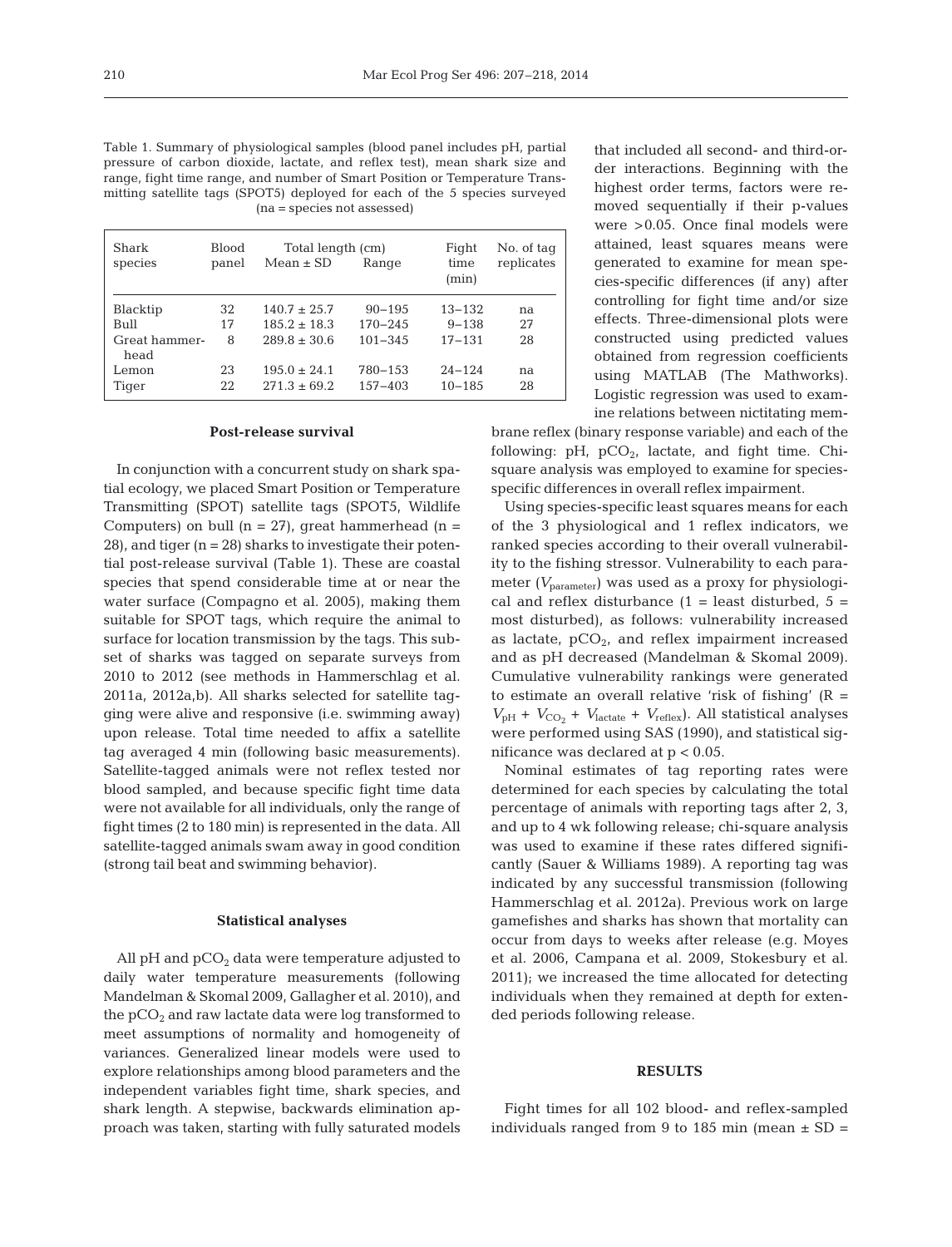$61.4 \pm 41.7$ ; Table 1), representing a range of capture stress. Based on measured TL and species life history (Compagno et al. 2005), all sharks sampled in this study were either subadult or mature (Table 1). Mean sizes were similar for the 3 medium-bodied sharks in our survey, represented by blacktip, bull, and lemon sharks. Our survey also assessed large apex predatory species, which included great hammerhead and tiger sharks.

Species effects were significant in the final models for all 3 parameters ( $p < 0.05$ ; Table 2). Furthermore, the final model for lactate indicated that fight time and shark size had significant effects; however, no such relationships emerged for  $pCO<sub>2</sub>$  or pH values (Table 2). Further, lactate values were positively correlated with fight time, with no indication of a species-specific difference in the rate of lactate increase

Table 2. Results from the most parsimonious generalized linear models. \*p < 0.05; ns = non-significant;  $pCO_2$  = partial pressure of carbon dioxide

| Model parameter          | pH     | pCO <sub>2</sub><br>(mm Hq) | Lactate<br>$\pmod{l^{-1}}$ |
|--------------------------|--------|-----------------------------|----------------------------|
| Fight time               | ns     | ns                          | *                          |
| <b>Species</b>           | $\ast$ | $\ast$                      |                            |
| <b>Size</b>              | ns     | ns                          | ns                         |
| Fight time $\times$ Size | ns     | ns                          | *                          |



Fig. 2. Lactate (mmol  $l^{-1}$ ) values from all sharks (n = 102) as a function of fight time (min).  $DM =$  delayed mortality;  $IM =$  immediate mortality. Solid lines: mean lactate values obtained from moribund sharks in previous studies. Dashed line: 'baseline' lactate values less than or equal to 1 mmol l<sup>-1</sup> from various carcharhinid sharks. (a) Moyes et al. 2006, (b) Hight et al. 2007, (c) Spargo 2001, (d) Cliff & Thurman 1984, (e) Brooks et al. 2012

(Table 2, Fig. 2). The emergence of a significant Size × Fight time interaction (and lack of a significant Species × Fight time interaction) suggested that Size was a better predictor than Species for lactate levels during exertion. It also suggested that the rate of lactate accumulation tended to decline with increasing Size ( $p < 0.01$ ).

*Post-hoc* examination of least squares means for each of the 3 blood parameters indicated that great hammerhead sharks had higher values for both lactate and  $pCO<sub>2</sub>$  than the other 4 species (Fig. 3a,b). Blacktip sharks also displayed higher lactate levels (Fig. 3a). Lastly, blood pH values of great hammerhead, blacktip, and bull sharks were lower than those of lemon and tiger sharks (Fig. 3c). Delayed post-release mortality (~30 min) was observed (via animal-borne imaging) for 1 individual in this study, a 345 cm great hammerhead shark with a lactate value of 18.76 mmol  $l^{-1}$  (DM in Fig. 2).

A wide range in reflex impairment among species was evident and generally agreed with the magnitude of differences in blood values on a speciesspecific basis. The reflex in great hammerhead shark individuals  $(n = 8)$  was  $87.5\%$  impaired and significantly different from the 0% rate of impairment in lemon and tiger sharks ( $\chi^2$  = 26.00, p < 0.0001 and  $\chi^2$  = 25.10, p < 0.0001, respectively). Blacktip and bull sharks both exhibited 53% impairment and were significantly different from both lemon ( $χ² = 17.69$ , p <

0.0001 and  $\chi^2 = 15.37$ , p < 0.0001, respectively) and tiger ( $\chi^2$  = 17.96, p < 0.0001 and  $\chi^2 = 14.80$ , p < 0.0001, respectively) sharks. However, we did not detect any significant effects of fight time, species, or any of the 3 blood parameters on the nictitating membrane reflex.

Ranking of vulnerability across each of the blood and reflex measures created a range of apparent risk to fishing stress (Table 3). Tiger sharks were consistently ranked low for each of the blood measures (low vulnera bility to physiological disturbance), followed closely by lemon sharks. Conversely, blacktip and great hammerhead sharks generally ranked higher in their overall blood physiological disturbance, with hammerhead rankings the highest for all 3 measures. Bull sharks showed the greatest degree of heterogeneity in their rankings. Species' reflex rankings were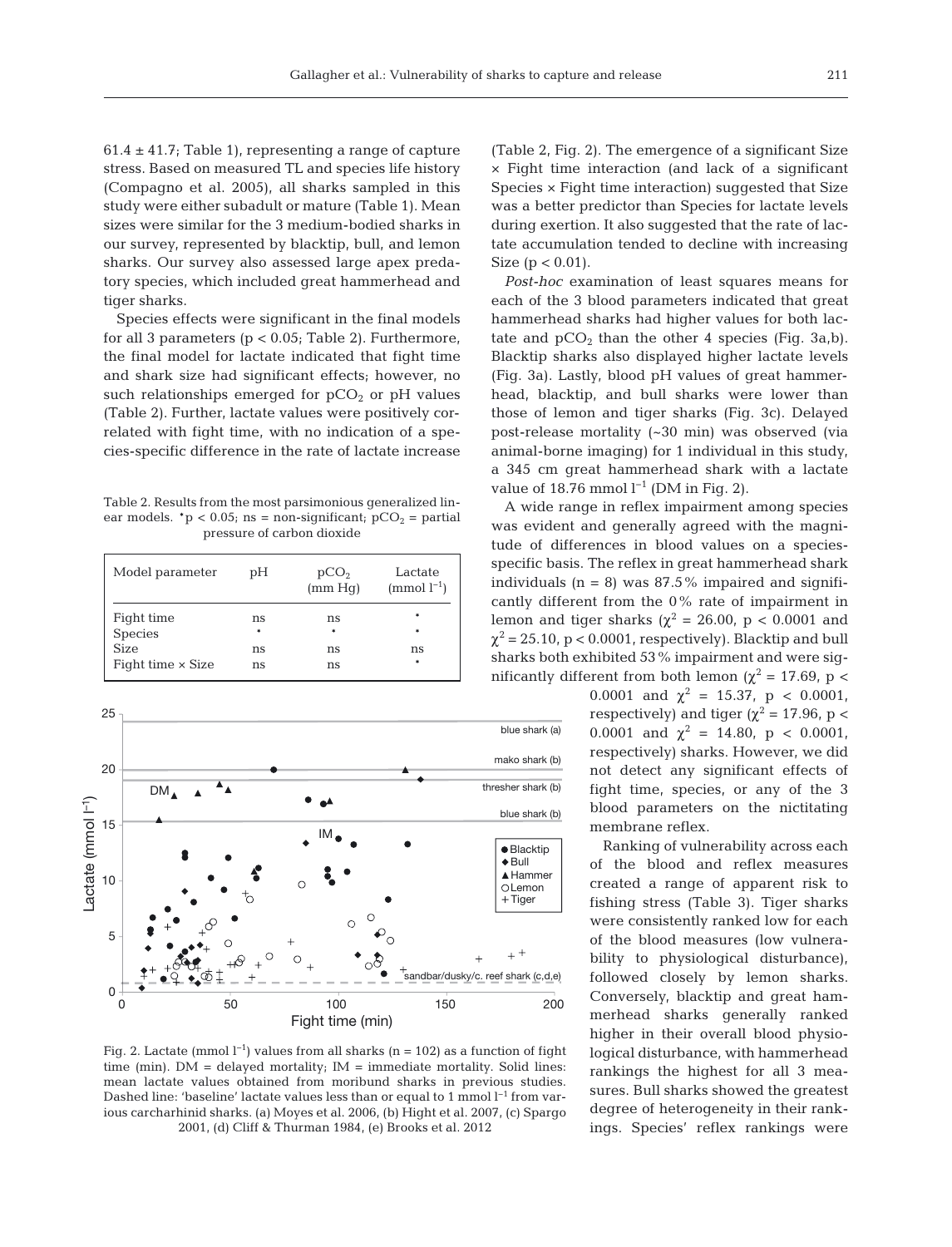generally consistent with patterns evident in the blood. By summing each of the rankings for each species, a spectrum of overall relative 'risk' was generated, from low to high: tiger, lemon, bull, blacktip, and great hammerhead sharks (Table 3).

We deployed a total of 83 SPOT tags between January 2010 and December 2012 and analyzed speciesspecific differences in tag reporting rates over 2, 3, and 4 wk (Table 4). Tiger sharks displayed the highest reporting rates, with 100% of tagged individuals  $(n = 28)$  communicating after 4 wk except for a single individual that was killed (Table 4). Significant differences in tag reporting rates after 2 wk were detected between tiger and great hammerhead sharks ( $\chi^2$ = 15.27, p < 0.0001) and between tiger and



Fig. 3. Least squares means for (a) lactate, (b) partial pressure of carbon dioxide  $(pCO<sub>2</sub>)$ , and (c) pH for each species of shark. Error bars represent 95% CI. Lower-case letters indicate significant differences (p < 0.05)

bull sharks ( $χ² = 8.32$ , p <0.01). Significant differences in reporting rates between both sets of species were maintained after 3 and 4 wk ( $p < 0.01$  in all cases).

#### **DISCUSSION**

Capture and restraint elicit profound physiological and biochemical responses among various taxa, as they are perceived as a threat to an animal's immediate survival (Kock et al. 1987, Romero 2004). In these situations, organisms mount stress responses, which affect short- and long-term fitness of individuals once they are released (Mazeaud et al. 1977, Wendelaar Bonga 1997). By using a standardized fishing technique and 3 approaches (blood chemistry, reflex impairment, and telemetry), we documented differences in the stress response to fishing and postrelease alterations in survival among multiple coastal shark species.

Of the 3 blood parameters used in the current study, whole blood lactate emerged as the most informative endpoint because it was the only parameter to be significantly affected (positively) by increasing fight time  $(R^2 = 0.54;$  Table 2). When the rate of demand for oxygen in cells exceeds the rate of supply by the cardiovascular system (during exercise, for example), animals undergo a shift from aerobic to anaerobic metabolism, and lactate is generated as a by-product of the anaerobic glycolysis (Wood 1991). Lactate is gradually diffused from the white muscle into the blood, and Marshall et al. (2012) documented a significant positive relationship between empirical lactate levels of longline-captured sharks with atvessel mortality rates. In a study of longline capture on blue sharks *Prionace glauca*, lactate emerged as

Table 3. Relative rankings of vulnerability (*V)* and overall cumulative rank  $(R)$  for each of the 5 species  $(1 =$  least disturbed, 5 = most disturbed); vulnerability increased as lactate, partial pressure of carbon dioxide  $(pCO<sub>2</sub>)$ , and percent reflex impairment (Reflex) increased but as pH decreased. Cumulative ranks were calculated by adding each of the vulner-ability ranks for each species

| Shark species         | $V_{\rm pH}$ | $V_{\text{pCO}_2}$ | $V_{\text{lactate}}$ | $V_{\text{reflex}}$ | R  |
|-----------------------|--------------|--------------------|----------------------|---------------------|----|
| Blacktip              | 3            |                    |                      |                     | 13 |
| Bull                  | 4            |                    | 3                    | 3                   | 11 |
| Great hammer-<br>head | 5            | 5                  | 5                    |                     | 19 |
| Lemon                 |              | З                  | 2                    |                     | 8  |
| Tiger                 |              |                    |                      |                     | 5  |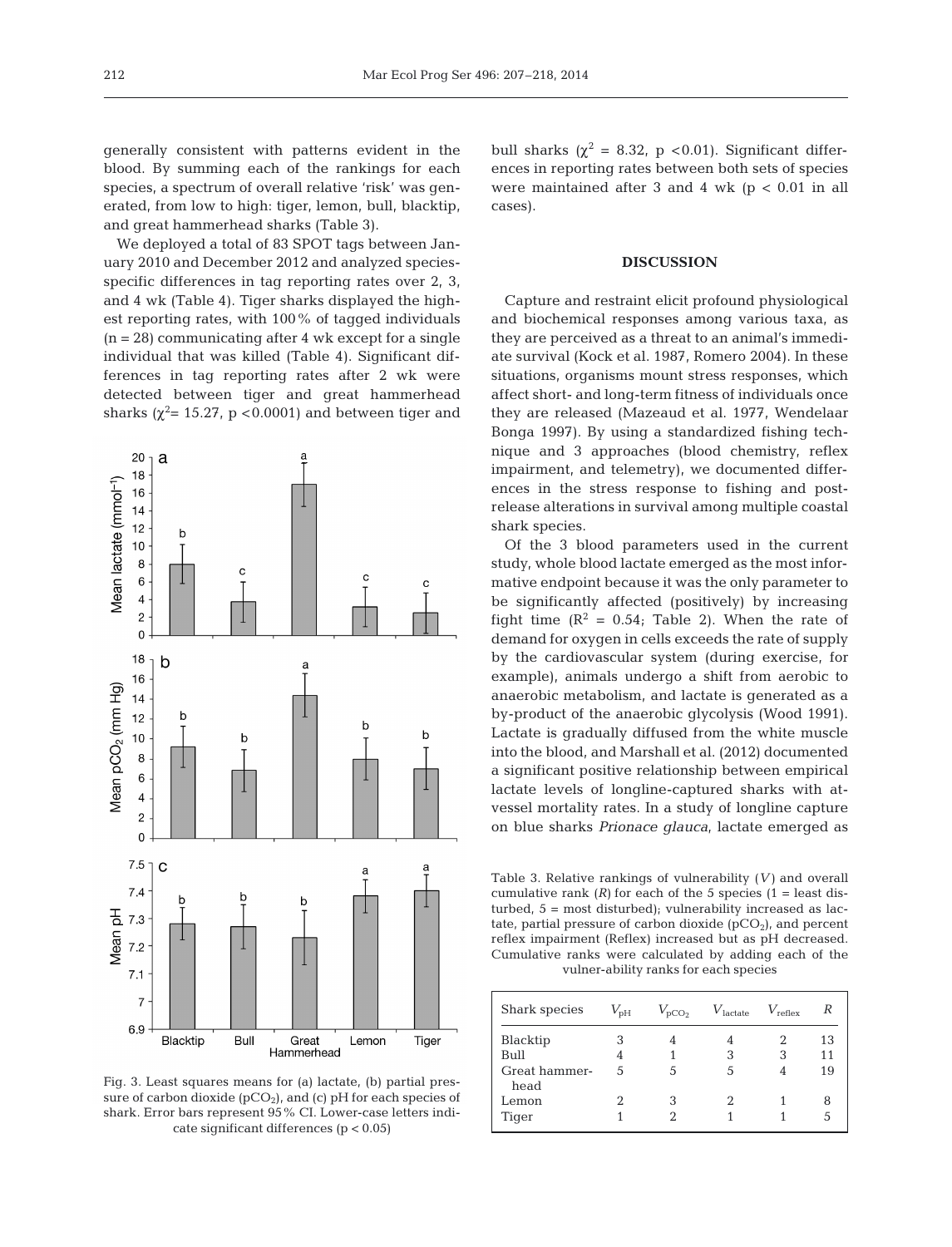Table 4. Smart Position or Temperature Transmitting satellite tag reporting rates (calculated as the percentage of remaining reporting individuals from the total number originally tagged) after 2, 3, and 4 wk

| Shark<br>species                                                                                            | n  | (% ) | After 2 wk After 3 wk After 4 wk<br>(% ) | (%)            |  |
|-------------------------------------------------------------------------------------------------------------|----|------|------------------------------------------|----------------|--|
| Bull                                                                                                        | 27 | 74.1 | 74.1                                     | 74.1           |  |
| Great hammer-<br>head                                                                                       | 28 | 57.1 | 53.6                                     | 53.6           |  |
| Tiger                                                                                                       | 28 | 100  | 100                                      | $96.4^{\rm a}$ |  |
| <sup>a</sup> One tiger shark transmitted up to 26 d, after which it<br>was caught and killed by a fisherman |    |      |                                          |                |  |

one of the best predictors of post-release mortality, with moribund sharks exhibiting lactate values of ~20 mmol l−1 (Moyes et al. 2006). Similar work on large sharks has also correlated mortality with mean lactate values at ~16 mmol  $l^{-1}$  for blue sharks, 19 mmol 1−1 for pelagic thresher sharks *Alopias pela gicus*, and 20 mmol l<sup>−1</sup> for shortfin mako sharks *Isurus oxyrinchus*, while the range of observed values was 1 to 40 mmol  $l^{-1}$  (Hight et al. 2007). In the present study, lactate levels were lowest in tiger sharks, yet significantly higher levels were evident in blacktip sharks (9.56  $\pm$  4.65 mmol l<sup>-1</sup>) and, to a greater extent, great hammerhead sharks  $(17.00 \pm$ 2.78). By releasing a great hammerhead shark alive with an animal-borne video camera in the present study, we observed the individual begin swimming in a tilted position, lasting <10 min, then sink and die, after only a 24 min fight time (individual had a lactate level of ~19 mmol l−1). While we do not have baseline, non-stressed values in the present study, previous work has reported lactate values between 0 and 1 mmol l<sup>-1</sup> for closely related shark species that were either held under laboratory conditions or sampled immediately after capture (Cliff & Thurman 1984, Spargo 2001, Skomal et al. 2007, Brooks et al. 2012).

We also detected a significant interaction between fight time and shark size for lactate, which revealed that rate of lactate production generally decreased as sharks increased in size (Fig. 4). This result may be related to the ability of larger individuals to more readily recover over time by increasing the amplitude of their tail beat despite a lower energetic cost of swimming (Carlson et al. 2004). Among fishes, propulsion is primarily generated from the caudal fin, whereby larger fin spans for a given body length generate enhanced lift performance (Daniel et al. 1992, Lingham-Soliar 2005). However, the greater the aspect ratio (fin span relative to fin area), the less energy is required to move the fish (Alexander 1990, Lingham-Soliar 2005). It is plausible that this could be reflected in the metabolic consequences of anaerobic exercise or that smaller individuals may exhibit more exaggerated or repeated escape attempts.

Unlike other studies (e.g. Brooks et al. 2012), we did not observe significant changes in  $pCO<sub>2</sub>$  and pH values with increasing fight times (Table 2). One possible explanation for this result could be the differential (lower) aerobic potential afforded to sharks when fighting on shorter gangions, as used in previous work (gangion length = 2.5 m in Brooks et al. 2012), versus our experimental drumlines (23 m gangions; Fig. 1), which permitted the captured sharks to swim in circles around the base. It is plau sible that the higher potential for ram-ventilating sharks hooked on the drumlines used in our study is driving the lack of a fight time effect on blood pH and  $pCO<sub>2</sub>$  values.

Our investigation of the nictitating membrane reflex response as a proxy of vitality in sharks did not yield any significant patterns between reflex impairment and blood parameters. However, values of reflex inhibition mirrored the general patterns of physiological disturbance, as indicated in our risk rankings, and these values significantly differed among species (Table 3, Fig. 3). We recognize the potential limitations of using just 1 reflex indicator, and future work on sharks should include multiple reflexes (orientation, ventilation, muscle tension, jaw tension) and calculate the total proportion of reflexes impaired (reflex action mortality predictor; sensu Davis 2010), upon which correlation with fisheryoperational or biological variables is possible (Davis 2007, Raby et al. 2012).

We used SPOT tags to generate tag reporting rates, upon which we inferred post-release survival, and found that tiger sharks displayed the highest tag reporting rate (100%) in the first 2 wk of our study, followed by bull (74.1%) and great hammerhead sharks (57.1%; Table 4). Because of the requirement of sharks to surface to transmit data via SPOT tags, we realize the limitations and assumptions in generating estimates of mortality using this technology. Although we used a different tagging approach than the more commonly used pop-off archival tags for assessing survival (Musyl et al. 2011b), SPOT tags track sharks for longer durations because of a re duced probability of tag shedding (see review by Hammerschlag et al. 2011b). Moreover, because of the attachment methods and use of anti-fouling paint on our tags (Hammerschlag et al. 2011a, 2012a), it is likely that individuals that never transmitted over a 4 wk period (while conspecifics did report) died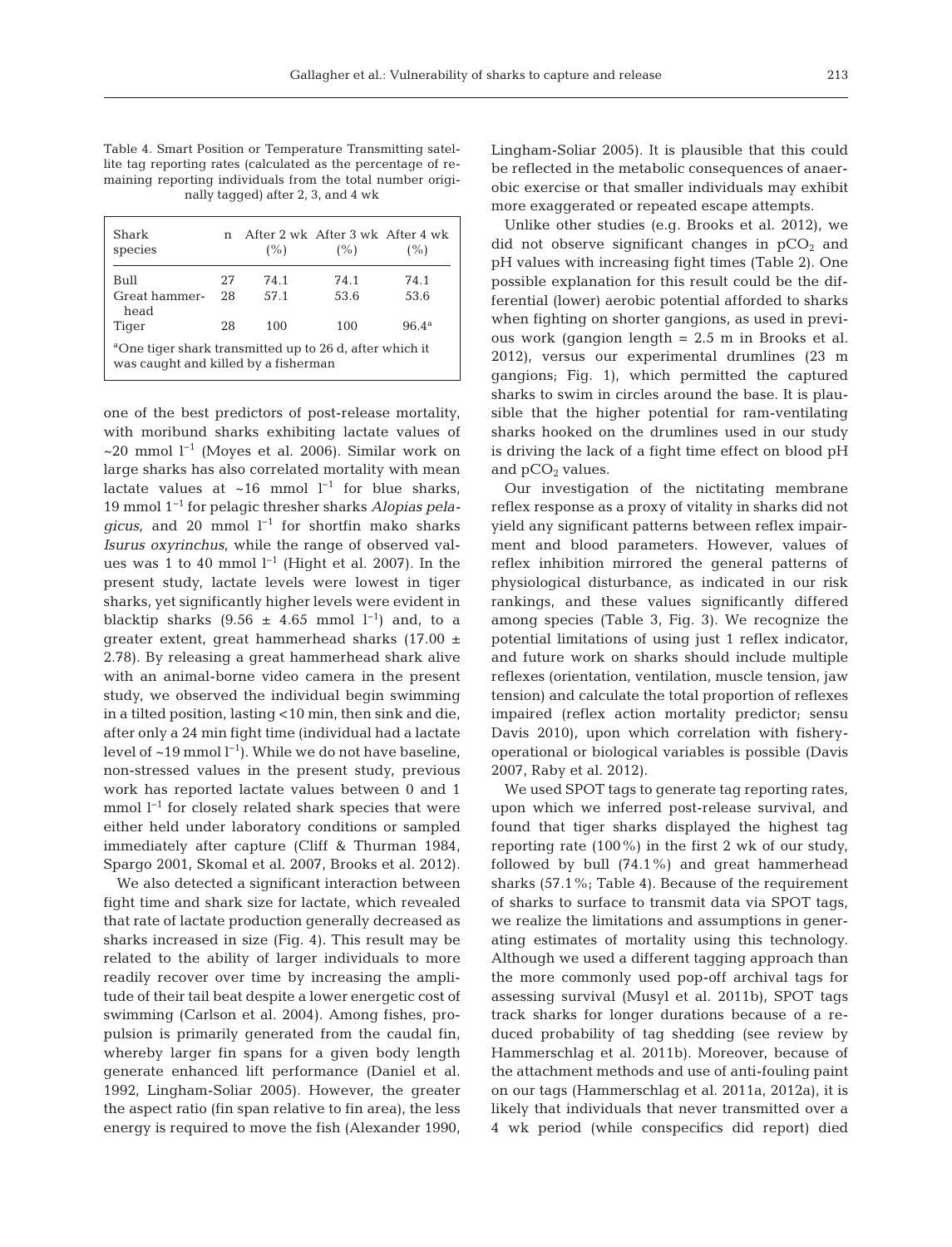

Fig. 4. *Carcharhinus limbatus*. Lactate as a function of shark size and fight time. Predicted values were generated according to the slope and intercept outputs from the most parsimonious generalized linear models. Fight time inputs ranged from 0 to 120 min at 20 min intervals; length inputs were generated according to the observed minimum and maximum sizes, with each step interval occurring at 20 cm increments. Observed lactate values are shown with black dots

(either from exhaustion or predation) without tag failure or shedding. This prediction is further supported by the fact that the entire random subset of 28 satellite-tagged tiger sharks reported up to the 4 wk mark (with the exception of the fished individual; Table 4), and some of them transmitted for periods of up to 297 d post-release with total distances traveled spanning up to 3500 km from the tagging location (Hammerschlag et al. 2012a). Individual variation in the surface behavior of species may have contributed to the differences in reporting rates. Regardless of the specific drivers of tag failure (i.e. shedding, mortality), our data suggest that almost all tags that stopped transmitting did so almost entirely within the first 2 wk for bull and great hammerhead sharks, a pattern which was not evident for tiger sharks.

These patterns of sensitivity resemble data published on at-vessel mortality rates of sharks captured as bycatch during longline fishing. In these studies, tiger sharks are consistently ranked as the most tolerant species, generally exhibiting less than  $5\%$  at-vessel mortality (Beerkircher et al. 2002, Morgan & Burgess 2007, Gallagher et al. unpubl.). Conversely, large hammerhead shark species exhibit at-vessel mortality rates ranging from 60 to 90% (Morgan & Burgess 2007, Morgan & Carlson 2010, Gallagher et al. unpubl.). Although we did not empirically derive post-release survival estimates for blacktip sharks, estimated at-vessel mortality rates for this species are relatively high (88%; Beerkircher et al. 2002). Here, we found this species ranked second only to great hammerhead sharks in terms of vulnerability (in the blood parameters), although future empirical measurements of post-capture fitness and survival are needed.

## **Interspecific rankings and comparisons**

Physiological variation directly affects the fitness of individuals, and differences among species may provide clues into patterns of resilience to stressors (Feder et al. 1987). Stress responses can be used as biomarkers of the combined effects of physiological challenge, energy budgets, and anthropogenic disturbance (Romero 2004), and the functional traits of species may be useful in understanding how species are affected by fishery interactions (Conrad et al. 2011, Gallagher et al. 2012, O'Connell et al. 2012). We attribute the range of stress responses to the performance/equilibrium differences of closely related species and variation in the operation of species' physiological machinery.

Burst activity using white muscle is fueled by anaerobic pathways and is energetically costly, and this type of metabolic strategy in vertebrates is linked to prey capture and escape from predators (Bennett 1982, Videler & Weihs 1982). Great hammerhead sharks are large apex predators that feed on a variety of prey including other elasmobranchs (e.g. Cliff 1995) and have been observed hunting seasonal migrations of blacktip and spinner *C. brevipinna*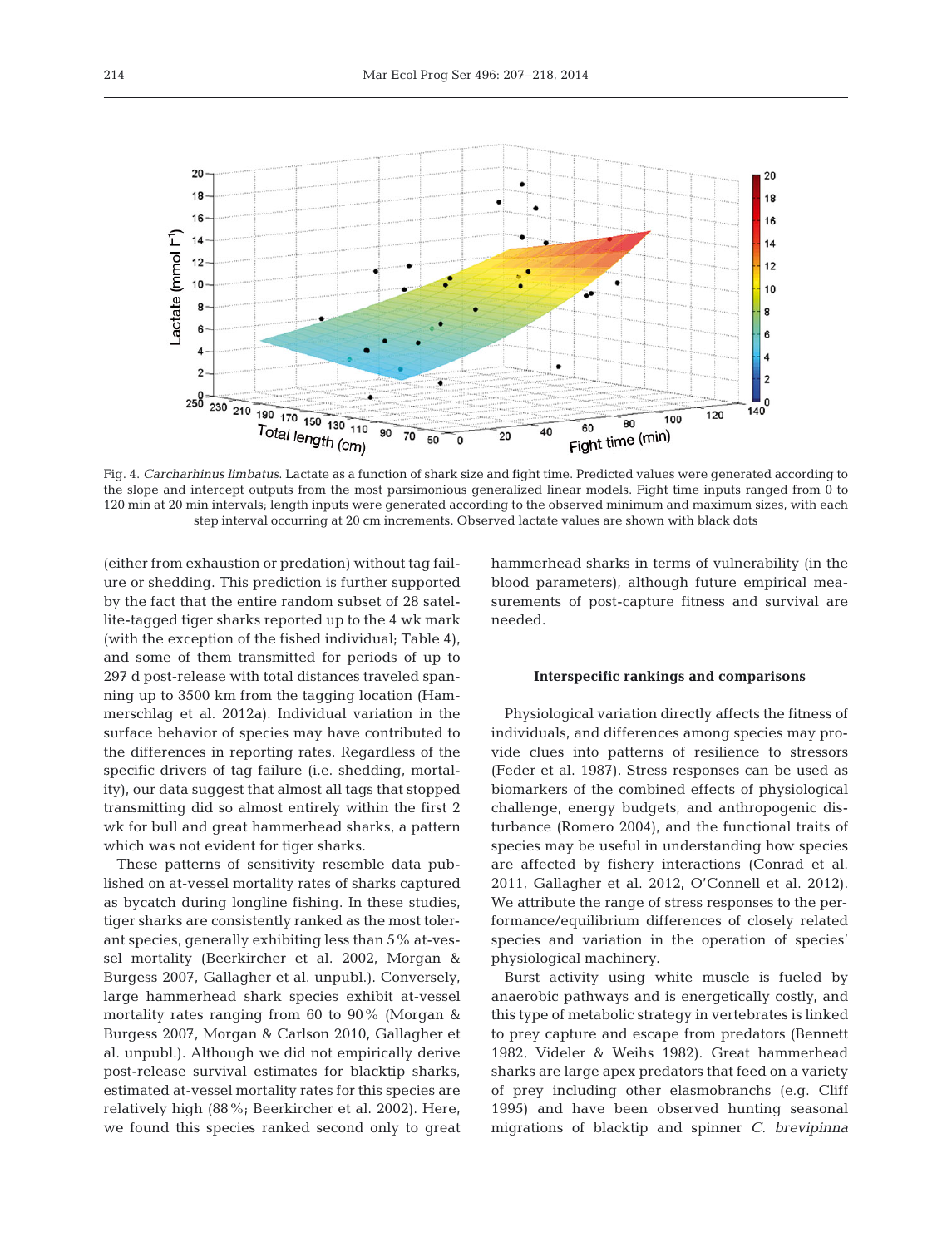sharks at high speeds in the surf zone off Florida (filmed by J. Abernethy). We speculate that similar metabolic pathways are enacted during the 'fight or flight' response to fishing capture for this species. We have documented intense and sustained fighting behavior immediately post-hooking for hammerhead sharks by placing underwater cameras on fishing gear (authors' unpubl. data). When hooked, this species has also 'towed' our submerged drumlines large distances from the deployment location (up to ~2 km). The blacktip shark, however, is a smaller sympatric species (Drymon et al. 2010) and may rely on burst swimming to escape predation from larger sharks (flight). Indeed, the burst/stamina continuum of prey capture or predator escape has been widely documented in other closely related taxonomic groups of vertebrates, as demonstrated by the intense metabolic acidosis and exhaustion when amphibians (frogs vs. toads) and large reptiles are faced with capture stress (Feder 1987). Crocodiles, for example, are largely sit-and-wait predators that rely on burst ac tivity to capture mobile prey ('death roll'); however, these species are known to exhibit intense metabolic acidosis (large spikes in lactate production), exhaustion, and higher risk of mortality when faced with the stressors of capture (Bennett et al. 1985, Seymour et al. 1985; resting lactate values were <1 mmol  $l^{-1}$ ).

Evidence of burst swimming seems less obvious for species with lower risk rankings such as tiger and lemon sharks, whose swimming and fighting be havior may be more stamina-based. Captured tiger sharks were often observed with non-triggered hook timers (not included in analysis), also documented by Morgan & Carlson (2010), suggesting that the on-line stress response is more subdued than in other species examined. Whereas research on smaller teleost fishes has shown that endurance-trained fishes exhibited fatigue resistance and enhanced anaerobic capacity (Hammond & Hickman 1966), further work is needed to better understand if/how physiological (hematological anomalies) and morphological (gill surface area, gape size) properties of large elasmobranchs function to attenuate their stress response. While post-release survival was not investigated for lemon sharks, recreational fishers in the Florida Keys regularly capture, fight, and release the same individuals over successive years in the same location (C. Johnson pers. comm.). Whether these lifestyle traits (i.e. burst/stamina, morphology) may be reflected in the stress responses of sharks requires further validation (i.e. video analysis, placement of accelerometers on terminal fishing gear); however, the variation evident in our risk assessment suggests that the historical selection of biological and physiological traits in shark species may have differential fitness consequences when individuals are exposed to fishing.

## **CONCLUSIONS**

Although the approach applied here enables the evaluation of physiological alterations relative to a range of fight times, the absence of control data makes it difficult to infer the extent to which alterations deviate from resting levels (i.e. 'true' metabolic or respiratory acidosis). Furthermore, it remains unknown whether species exhibiting high to extreme physiological disturbance at low fight times (0 to 20 min for great hammerhead and blacktip sharks; Fig. 2) is a consequence of a rapid manifestation of lactate in the bloodstream missed by the present study or whether those species are regularly swimming at higher levels. Other assumptions in the present study are reflected in the potential variance in time needed to land, restrain, and blood sample each shark when captured, but aspects of the capture event including the hooking, fight/struggle, and handling are inherent with any gear types that use hook and line to capture fish (Cooke & Cowx 2006). The use of the standardized experimental fishing technique revealed species-specific patterns that may be translatable to other fishing gears, yet we caution extrapolating the results obtained herein beyond the study's general parameters. Nonetheless, we believe the combination of blood, reflex, and telemetry data revealed patterns among species that are useful in determining their relative vulnerabilities to fishing, and future application of video imaging and accelerometer devices to both fishing gear and the animals at release may provide additional information on the stress response and post-release impacts (e.g. Brown scombe et al. 2013 for accelerometer example).

This study may also suggest that relying on visual observations of post-release vitality could under estimate mortality and that these events could still occur in conservation zones that wholly restrict shark harvest (e.g. shark sanctuaries) and/or require release of threatened or protected species (e.g. regional/national prohibited species, endangered species list). For example, in January 2012, the state of Florida added 3 species of hammerhead sharks (great, scalloped [*Sphyrna lowini]*, and smooth [*S. zygaena]*) to their prohibited species list, requiring individuals caught in state waters to be released. However, our results suggest that great hammerhead sharks are particularly vulnerable to fighting on a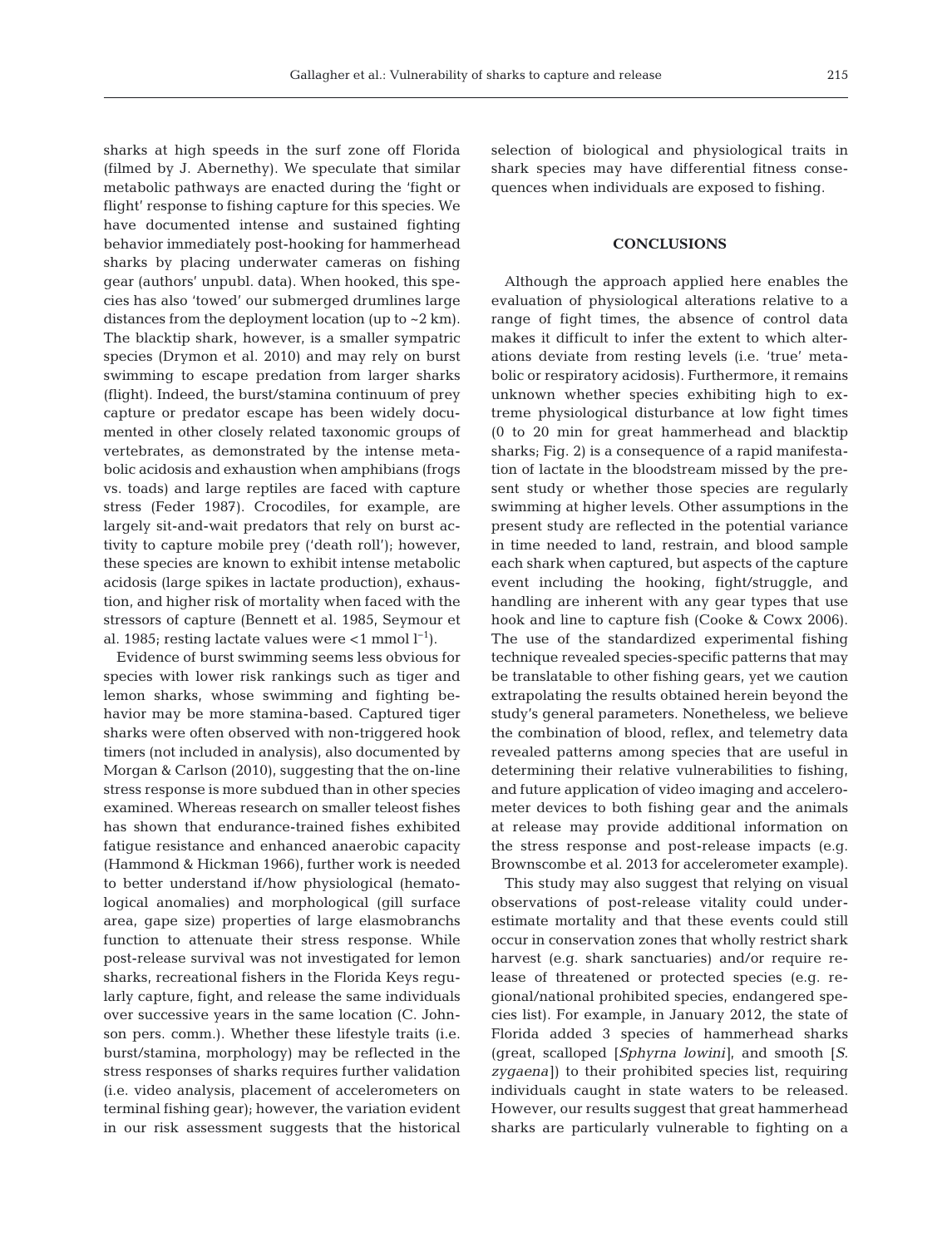served swimming away vigorously post-release. Thus, potential conservation strategies to address these issues in great hammerhead sharks (in addition to restricting harvest) could include having fishers avoid peak or aggregation areas/times, use weak fishing line or hooks, or simply cut the line nearest the hook (without having to 'fight' the animal; Stokesbury et al. 2011).

In summary, there is clearly the need for additional research on the levels of mortality and factors that contribute to capture and release mortality and for information on the population-level consequences of fishing mortality for many elasmobranch species. laudable, without information on fishing effort and capture and release mortality, it is difficult to know whether that regulatory approach is sufficient to enable depleted shark populations to recover. The approach used here demonstrates the value of tracking fitness in wild animals and reveals how such information can be used to inform management and conservation.

*Acknowledgements*. A special thanks for field support goes to C. Slonim, D. Lazarre, C. Shepard, J. Abernethy, C. Johnson, and the staff and interns of the RJ Dunlap Marine Conservation Program. We also thank J. Mandelman, R. Brill, E. Staaterman, D. Irschick, and D. Shiffman for their thoughtful the Abess Center for Ecosystem Science and Policy and C. Kunde from Coastal Angler Magazine. A.J.G. and N.H. are supported by funding provided by Florida Sea Grant, the Batchelor Foundation Inc., the Disney Worldwide Conservation Fund, and the Shark Foundation, as well as the Captain Harry J. Vernon and family fisheries scholarship and a University of Miami Citizens Board doctoral research grant to A.J.G. S.J.C. is supported by the Canada Research Chairs program and the Natural Sciences and Engineering Re search Council of Canada through the Discovery Grants program and Ocean Tracking Network Canada. The US National Marine Fisheries Service also contributed to this work.

#### LITERATURE CITED

- Alexander RM (1990) Size, speed and buoyancy adaptations in aquatic animals. Am Zool 30: 189−196
- [Arlinghaus R, Cooke SJ, Lyman J, Schwab A, Suski C, Sut-](http://dx.doi.org/10.1080/10641260601149432)➤ ton SG, Thorstad EB (2007) Understanding the complexity of catch-and-release in recreational fishing: an integrative synthesis of global knowledge from historical, ethical, social, and biological perspectives. Rev Fish Sci 15: 75−167
	- Babcock EA (2008) Recreational fishing for pelagic sharks worldwide. In:Camhi MD, Pikitch EK, Babcock EA (eds) Sharks of the open ocean: biology, fisheries, and conservation. Blackwell Publishing, Oxford, p 193−202
- line with short fight times, even when sharks are ob-  $\blacktriangleright$  [Bartholomew A, Bohnsack JA \(2005\) A review of catch-and](http://dx.doi.org/10.1007/s11160-005-2175-1)release angling mortality with implications for no-take reserves. Rev Fish Biol Fish 15: 129−154
	- Beerkircher LR, Cortés E, Shivji M (2002) Characteristics of shark bycatch observed on pelagic longlines off the southeastern United States, 1992−2000. Mar Fish Rev 64: 40−49
	- ► [Bell JP, Satchell GH \(1963\) An undescribed unilateral ocular](http://dx.doi.org/10.1038/icb.1963.22) reflex in the dogfish *Squalus acanthias* L. Aust J Exp Biol Med Sci 41:221-234
		- Bennett AF (1982) Energetics of activity in reptiles. In:Gans C, Pough F (eds) Biology of the Reptilia, Vol 13. Academic Press, New York, p 155−199
		- Bennett A, Seymour RS, Bradford DF, Webb GJW (1985) Mass-dependence of anaerobic metabolism and acidbase disturbance during activity in the salt-water crocodile, *Crocodylus porosus.* J Exp Biol 118: 161−171
- Although the concept of shark no-harvest zones is  $\triangleright$  Block BA (2005) Physiological ecology in the 21st century: advancements in biologging science. Integr Comp Biol 45: 305−320
	- Braccini M, Van Rijn J, Frick L (2012) High post-capture survival for sharks, rays and chimaeras discarded in the main shark fishery of Australia? PloS One 7:e32547
	- ▶ [Brooks EJ, Mandelman JW, Sloman KA, Liss S and others](http://dx.doi.org/10.1016/j.cbpa.2011.04.012) (2012) The physiological response of the Caribbean reef shark (*Carcharhinus perezi*) to longline capture. Comp Biochem Physiol A Mol Integr Physiol 162:94-100
	- ▶ [Brownscombe JW, Thiem JD, Hatry C, Cull F, Haak CR,](http://dx.doi.org/10.1016/j.jembe.2012.12.004) Danylchuk AJ, Cooke SJ (2013) Recovery bags reduce post-release impairments in locomotory activity and be havior of bonefish (*Albula* spp.) following exposure to angling-related stressors. J Exp Mar Biol Ecol 440: 207−215
	- ► [Brunnschweiler JM \(2005\) Water-escape velocities in jump](http://dx.doi.org/10.1098/rsif.2005.0047)ing blacktip sharks. J R Soc Interface 2: 389−391
- insights on this work. We thank K. Broad and G. Maranto at [Campana SE, Joyce W, Manning MJ \(2009\) Bycatch and](http://dx.doi.org/10.1126/science.339.6121.757-a) ➤ discard mortality in commercially caught blue sharks *Prionace glauca* assessed using archival satellite pop-up tags. Mar Ecol Prog Ser 387:241-253
	- Carlson JK, Goldman KJ, Lowe CG (2004) Metabolism, energetic demand, and endothermy. In: Carrier JC, Musick JA, Heithaus MR (eds) Biology of sharks and their relatives. CRC Press, Boca Raton, FL, p 203−224
	- ► [Chopin FS, Arimoto T \(1995\) The condition of fish escaping](http://dx.doi.org/10.1016/0165-7836(94)00301-C) from fishing gears—a review. Fish Res 21:315-327
	- ► Cliff G (1995) Sharks caught in the protective gill nets of KwaZulu-Natal, South Africa. 8. The great hammerhead shark *Sphyrna mokarran* (Rueppel). S Afr J Mar Sci 15: 105−114
	- ► [Cliff G, Thurman G \(1984\) Pathological and physiological](http://dx.doi.org/10.1111/j.1467-2679.2007.00247.x) effects of stress during capture and transport in the juvenile dusky shark, *Carcharhinus obscurus.* Comp Bio chem Physiol A Physiol 78: 167−173
		- Compagno LJV, Dando M, Fowler SL (2005) A field guide to the sharks of the world. Harper Collins Publishers, London
	- ► [Conrad JL, Weinersmith KL, Brodin T, Saltz JB, Sih A \(2011\)](http://dx.doi.org/10.1111/j.1095-8649.2010.02874.x) Behavioural syndromes in fishes: a review with implications for ecology and fisheries management. J Fish Biol 78: 395−435
	- ► [Cooke SJ, Cowx IG \(2004\) The role of recreational fishing in](http://dx.doi.org/10.1641/0006-3568(2004)054[0857%3ATRORFI]2.0.CO%3B2) global fish crises. Bioscience 54: 857−859
	- ▶ [Cooke SJ, Cowx IG \(2006\) Contrasting recreational and](http://dx.doi.org/10.1016/j.biocon.2005.09.019) commercial fishing: searching for common issues to promote unified conservation of fisheries resources and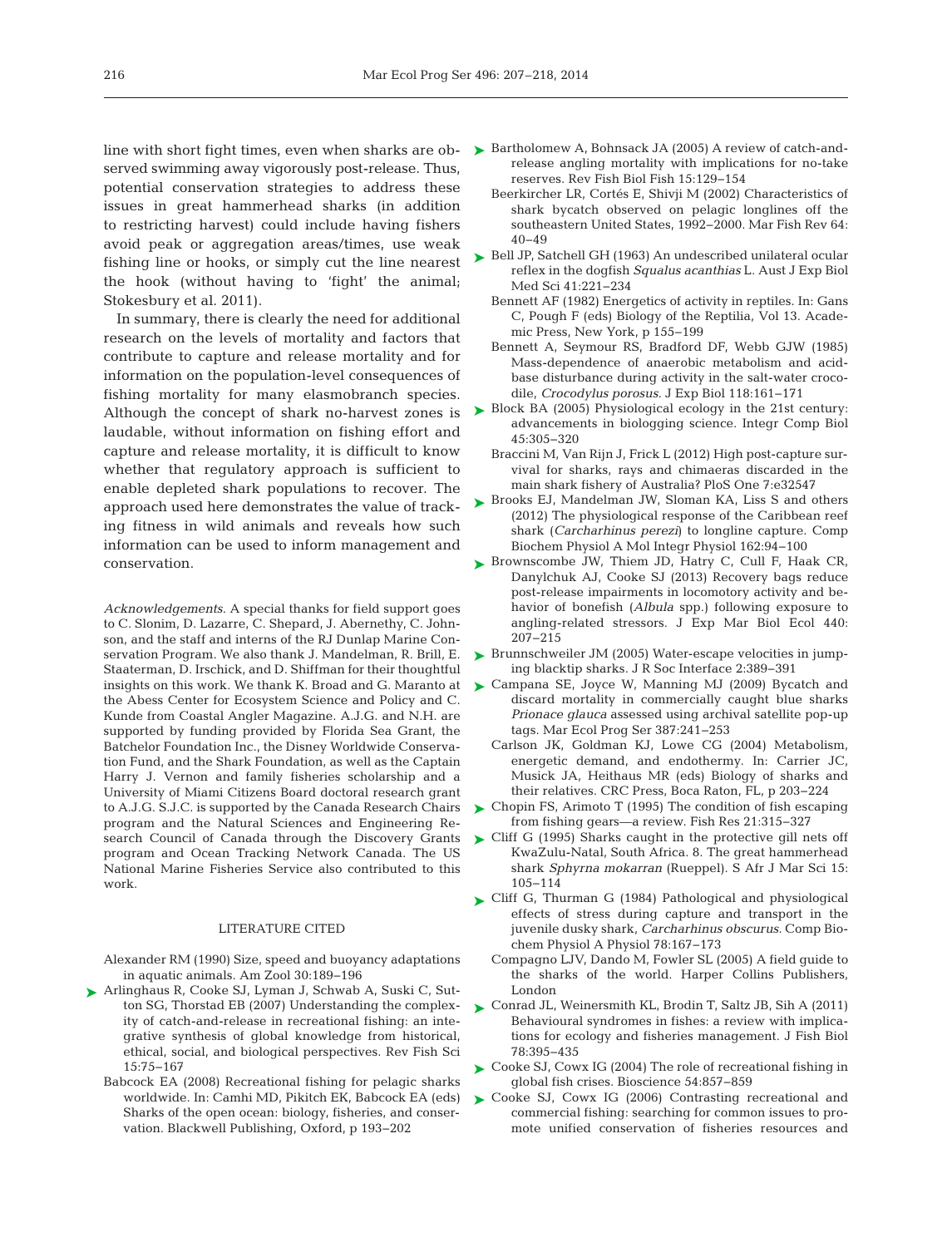aquatic environments. Biol Conserv 128:93-108

- ► [Cooke SJ, Suski CD \(2005\) Do we need species-specific](http://dx.doi.org/10.1007/s10531-004-7845-0) ► [Hammerschlag N, Gallagher AJ, Lazarre DM \(2011b\) A](http://dx.doi.org/10.1016/j.jembe.2010.12.012) guidelines for catch-and-release recreational angling to effectively conserve diverse fishery resources? Biodivers Conserv 14: 1195−1209
- ► [Cooke SJ, Hinch SG, Wikelski M, Andrews RD, Kuchel LJ,](http://dx.doi.org/10.1016/j.tree.2004.04.003) Wolcott TG, Butler PJ (2004) Biotelemetry: a mechanistic approach to ecology. Trends Ecol Evol 19:334-343
- ► [Cooke SJ, Sack L, Farrell AP, Beardall J, Wikelski M,](http://dx.doi.org/10.1093/conphys/cot001) Chown SL (2013a) What is conservation physiology? Perspectives on an increasingly integrated and essential science. Conserv Physiol 1:cot001. doi:10.1093/conphys/ cot001
- ► [Cooke SJ, Donaldson MR, O'Connor CM, Raby GD and](http://dx.doi.org/10.1111/j.1365-2400.2012.00867.x) others (2013b) The physiological consequences of catchand-release angling: perspectives on experimental design, interpretation, extrapolation, and relevance to stakeholders. Fish Manag Ecol 20:268-287
	- Daniel T, Jordan C, Grunbaum D (1992) Hydromechanics of swimming. In: Alexander R McN (ed) Advances in comparative and environmental physiology, Vol. 11. Springer Verlag, London, p 17−49
- ▶ [Davis MW \(2007\) Simulated fishing experiments for predict](http://dx.doi.org/10.1093/icesjms/fsm087)ing delayed mortality rates using reflex impairment in restrained fish. ICES J Mar Sci 64: 1535−1542
- ► [Davis MW \(2010\) Fish stress and mortality can be predicted](http://dx.doi.org/10.1111/j.1467-2979.2009.00331.x) using reflex impairment. Fish Fish 11: 1−11
- ► [Donaldson MR, Arlinghaus R, Hanson KC, Cooke SJ \(2008\)](http://dx.doi.org/10.1111/j.1467-2979.2007.00265.x) Enhancing catch-and-release science with biotelemetry. Fish Fish 9: 79−105
- ► [Donaldson MR, Hinch SG, Patterson DA, Hills J and others](http://dx.doi.org/10.1016/j.fishres.2010.12.011) (2011) The consequences of angling, beach seining, and confinement on the physiology, post-release behaviour migration. Fish Res 108: 133−141
- [Drymon JM, Powers SP, Dindo J, Dzwonkowski B, Henwood](http://dx.doi.org/10.1577/C09-061.1) ➤ TA (2010) Distributions of sharks across a continental shelf in the northern Gulf of Mexico. Mar Coast Fish 2: 440−450
	- Feder ME (1987) The analysis of physiological diversity: the prospects for pattern documentation and general questions in ecological physiology. In: Feder M, Bennett AF, Huey R, Burggren W (eds) New directions in ecological physiology. Cambridge University Press, New York, p 38−75
	- Feder M, Bennett AF, Huey R, Burggren W (1987) New directions in ecological physiology. Cambridge University Press, New York
- ► [Gallagher AJ, Frick LH, Bushnell PG, Brill RW, Mandelman](http://dx.doi.org/10.1577/H10-012.1) JW (2010) Blood gas, oxygen saturation, pH, and lactate values in elasmobranch blood measured with a commercially available portable clinical analyzer and standard laboratory instruments. J Aquat Anim Health 22: 229−234
- ► [Gallagher AJ, Kyne PM, Hammerschlag N \(2012\) Ecological](http://dx.doi.org/10.1111/j.1095-8649.2012.03235.x) risk assessment and its application to elasmobranch conservation and management. J Fish Biol 80: 1727−1748
- ► [Gruber SH, Schneiderman N \(1975\) Classical conditioning](http://dx.doi.org/10.3758/BF03201554) of the nictitating membrane response of the lemon shark (*Negaprion brevirostris*). Behav Res Meth 7: 430−434
- ► Hall MA, Alversonà DL, Metuzals KI (2000) By-catch: problems and solutions. Mar Pollut Bull 41:204-219
- ▶ [Hammerschlag N, Gallagher AJ, Lazarre D, Slonim C](http://dx.doi.org/10.3354/esr00332) (2011a) Range extension of the endangered great hammerhead shark *Sphyrna mokarran* in the northwest Atlantic: preliminary data and significance for conserva-

tion. Endang Species Res 13: 111−116

- review of shark satellite tagging studies. J Exp Mar Biol Ecol 398: 1−8
- ▶ [Hammerschlag N, Gallagher AJ, Wester J, Luo J, Ault JS](http://dx.doi.org/10.1111/j.1365-2435.2012.01973.x)  $(2012a)$  Don't bite the hand that feeds: assessing ecological impacts of provisioning ecotourism on an apex marine predator. Funct Ecol 26: 567−576
- ► [Hammerschlag N, Luo J, Irschick DJ, Ault JS \(2012b\) A com](http://dx.doi.org/10.1371/journal.pone.0045958)parison of spatial and movement patterns between sympatric predators: bull sharks (*Carcharhinus leucas*) and Atlantic tarpon (*Megalops atlanticus*). PLoS ONE 7: e45958
- ► [Hammond B, Hickman C \(1966\) The effect of physical con](http://dx.doi.org/10.1139/f66-006)ditioning on the metabolism of lactate, phosphate, and glucose in rainbow trout, *Salmo gairdneri.* J Fish Res Board Can 23:65-83
- ► [Heberer C, Aalbers S, Bernal D, Kohin S, DiFiore B, Sepul](http://dx.doi.org/10.1016/0034-5687(88)90018-7)veda CA (2010) Insights into catch-and-release survivorship and stress-induced blood biochemistry of common thresher sharks (*Alopias vulpinus*) captured in the southern California recreational fishery. Fish Res 106: 495−500
- ► [Hight BV, Holts D, Graham JB, Kennedy BP and others](http://dx.doi.org/10.1093/icesjms/fsr024) (2007) Plasma catecholamine levels as indicators of the post-release survivorship of juvenile pelagic sharks caught on experimental drift longlines in the Southern California Bight. Mar Freshw Res 58: 145−151
- ► [Kock MD, Clark RK, Franti CE, Jessup DA, Wehausen JD](http://www.ncbi.nlm.nih.gov/entrez/query.fcgi?cmd=Retrieve&db=PubMed&list_uids=3682092&dopt=Abstract) (1987) Effects of capture on biological parameters in free-ranging bighorn sheep (*Ovis canadensis*): evaluation of normal, stressed and mortality outcomes and documentation of postcapture survival. J Wildl Dis 23: 652−662
- and survival of adult sockeye salmon during upriver  $\triangleright$  [Koehn JD, Hobday AJ, Pratchett MS, Gillanders BM \(2011\)](http://dx.doi.org/10.1080/10641260600886455) Climate change and Australian marine and freshwater environments, fishes and fisheries: synthesis and options for adaptation. Mar Freshw Res 62: 1148−1164
	- Lewin WC, Arlinghaus R, Mehner T (2006) Documented and potential biological impacts of recreational fishing: insights for management and conservation. Rev Fish Sci 14: 305−367
	- [Lingham-Soliar T \(2005\) Caudal fin in the white shark,](http://dx.doi.org/10.1002/jmor.10328) *Car-*➤ *charodon carcharias* (Lamnidae):a dynamic propeller for fast, efficient swimming. J Morphol 264: 233−252
	- ► [Mandelman JW, Skomal GB \(2009\) Differential sensitivity to](http://dx.doi.org/10.1007/s00360-008-0306-4) capture stress assessed by blood acid-base status in five carcharhinid sharks. J Comp Physiol B 179:267-277
	- [Marshall H, Field L, Afiadata A, Sepulveda C, Skomal G,](http://dx.doi.org/10.1016/j.cbpa.2012.02.008) ➤ Bernal D (2012) Hematological indicators of stress in longline-captured sharks. Comp Biochem Physiol A Mol Integr Physiol 162: 121−129
	- ▶ [Mazeaud MM, Mazeaud F, Edward M \(1977\) Transactions](http://dx.doi.org/10.1577/1548-8659(1977)106%3C201%3APASEOS%3E2.0.CO%3B2) of the American primary and secondary effects of stress in fish: some new data with a general review. Trans Am Fish Soc 106: 201−212
	- ► [Mesa MG, Poe TP, Gadomski DM, Petersen JH \(1994\) Are](http://dx.doi.org/10.1111/j.1095-8649.1994.tb01085.x) all prey created equal? A review and synthesis of differential predation on prey in substandard condition. J Fish Biol 45:81–96
		- Morgan A, Burgess GH (2007) At-vessel fishing mortality for six species of sharks caught in the northwest Atlantic and Gulf of Mexico. Gulf Caribb Res 19:1-7
	- ▶ [Morgan A, Carlson JK \(2010\) Capture time, size and hook](http://dx.doi.org/10.1016/j.fishres.2009.09.004)ing mortality of bottom longline-caught sharks. Fish Res 101: 32−37